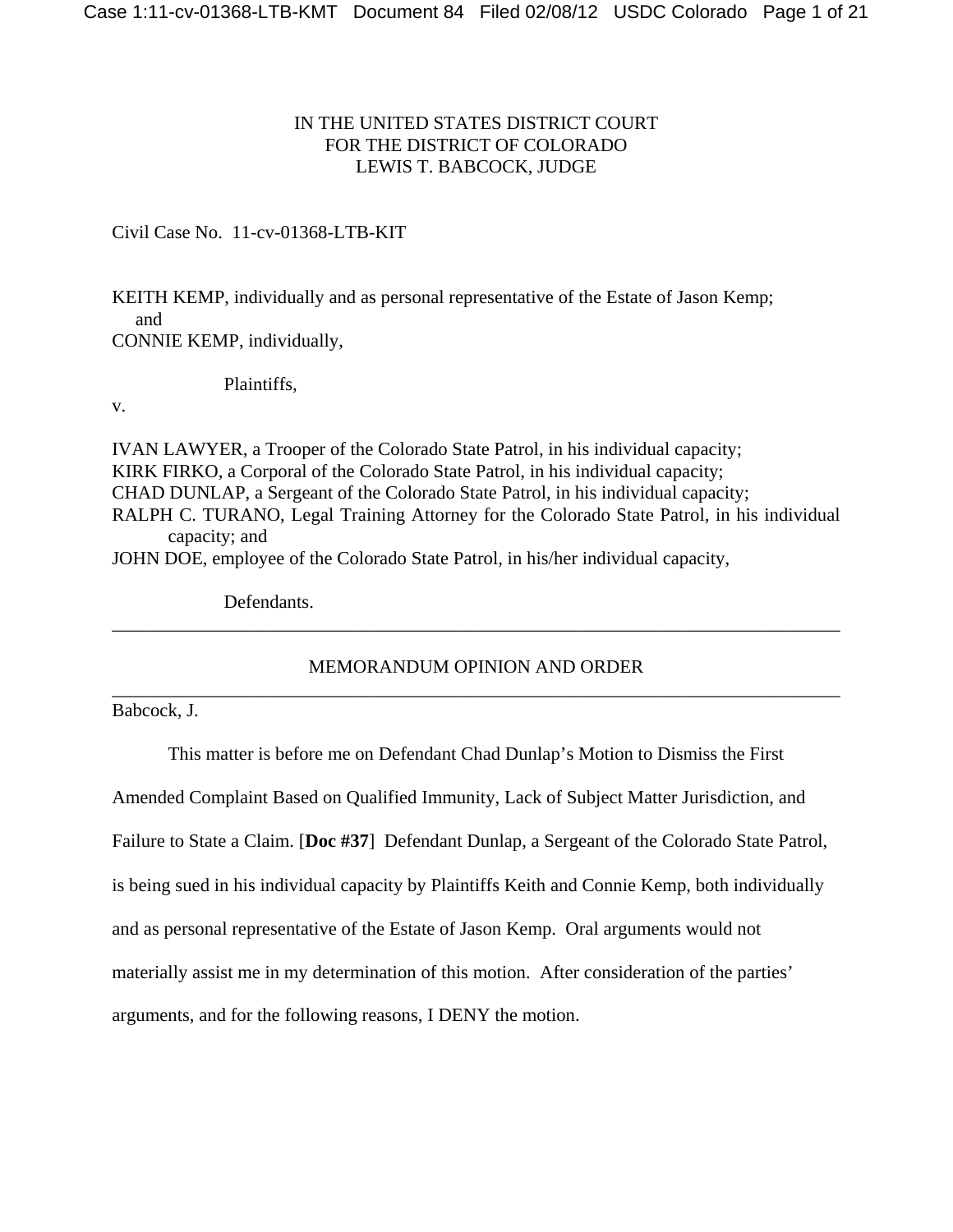### **I. BACKGROUND**

Plaintiffs are the parents of Jason Kemp, who was killed by a gunshot wound to his chest during a conflict at his apartment with Colorado State Patrol officers on July 20, 2010. Plaintiffs have filed this lawsuit against the officers involved seeking damages for violations of Jason's constitutional rights, pursuant to 42 U.S.C.§ 1983 ("§1983"), and wrongful death under state law.

### **II. FACTS**

In their First Amended Complaint Plaintiffs allege that on July 20, 2010, Jason Kemp was jet skiing on the Colorado River. In the early evening, Jason and a few of his friends decided to head back to his apartment. They loaded up the jet ski on a trailer attached to Jason's truck. When they arrived at the apartment, they attempted to back the truck and trailer into the driveway, but the jet ski fell off the trailer and the truck became stuck in a neighbor's lawn. After conferring with the neighbor, Jason and his friends removed the truck, trailer, and jet ski, and parked them in the driveway. Plaintiffs allege that this accident resulted in no physical injury and, at most, very minor property damage to the neighbor's yard. At some point, a neighbor called the police to report the incident.

Jason and his friends then entered the apartment. Shortly thereafter, Defendant Ivan Lawyer, a Trooper with the Colorado State Patrol, and Defendant Kirk Firko, a Corporal with the Colorado State Patrol, arrived at the apartment with their guns drawn. They began knocking at the door, announced themselves as police, and demanded entry. Jason responded that he would not allow entry without a warrant.

2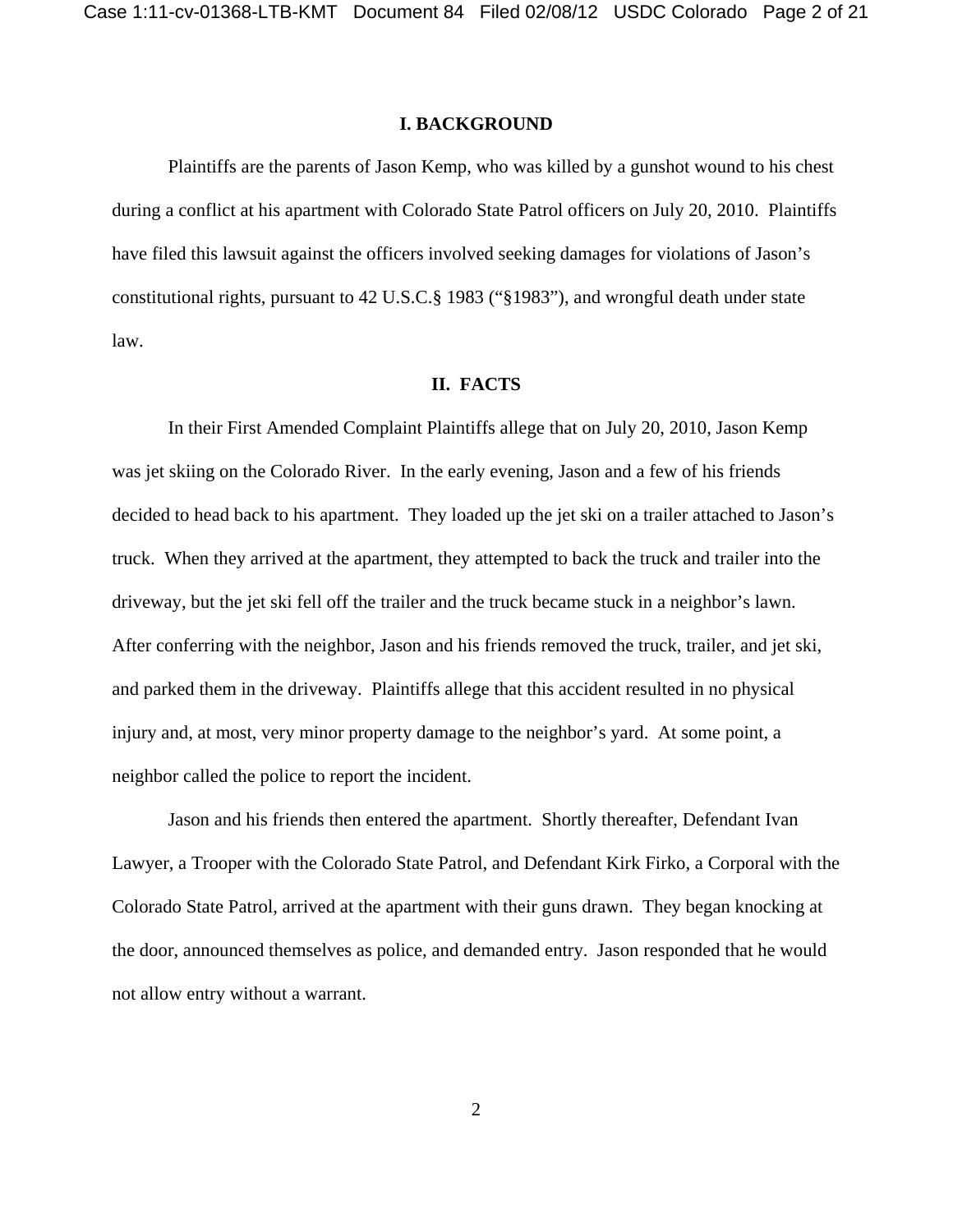Defendants Lawyer and Firko then escalated the situation by attempting to kick down the door to gain entry. Plaintiffs allege that Defendants Lawyer and Firko had no basis for believing that Jason was armed or posed a threat to himself or others. Defendants Lawyer and Firko have indicated that they both believed that a warrantless, forced entry was justified by their desire to secure blood alcohol evidence to support a possible DUI charge against Jason. Jason repeatedly asked Defendants to show a warrant and told them that they could not enter the apartment without one.

Plaintiffs' complaint further alleges that, upon information and belief, while Defendants Lawyer and Firko were trying to kick the door down, Defendant Chad Dunlap – their supervisor and a Sergeant with the Colorado State Patrol – arrived on the scene. Defendant Dunlap witnessed the attempts of Defendants Lawyer and Firko to kick down the door, without a warrant and with their guns drawn, apparently in order to preserve evidence related to a possible DUI that had resulted in only minimal property damage. However, he "did not counsel or direct Defendants Lawyer and Firko to cease their attempts at a forced, warrantless entry." Instead, he "provided aid and support for Lawyer and Firko's unconstitutional conduct" by guarding the back door, and holding individuals who exited there at gunpoint.

Defendants Lawyer and Firko ultimately kicked out the frame of the door and were able to force it open wide enough to wedge a piece of the frame in the doorway, which prevented Jason from fully closing the door. At some point during the struggle, Jason peered around the slightly-ajar door, and one of the Defendants pepper-sprayed him in the face. Defendant Firko then went around to the back of the building, leaving Defendant Lawyer at the front door. At

3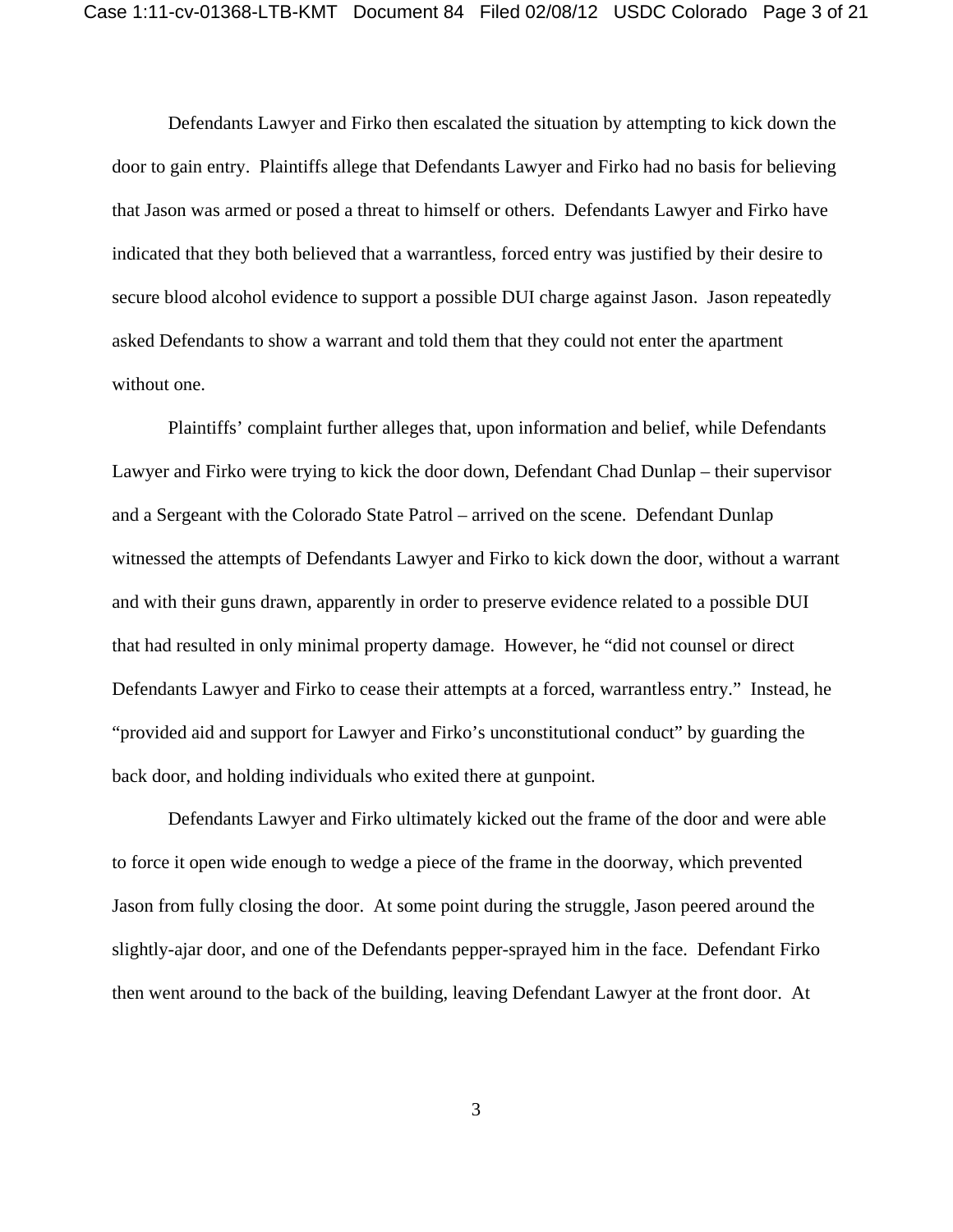some point the door opened and Defendant Lawyer shot Jason, who was unarmed, in the chest. Jason died at the scene.

Plaintiffs assert the following claims against Defendant Dunlap, acting in his individual capacity, related to the death of Jason Kemp: (1) a § 1983 claim for warrantless entry in violation of the Fourth Amendment; (2) a § 1983 claim for excessive/deadly force in violation of the Fourth Amendment; (3) a claim for conspiracy to violate § 1983; (4) a § 1983 claim for supervisor liability; and (5) a claim for wrongful death under Colorado law.

## **III. LAW**

Defendant Dunlap has filed this motion seeking dismissal of the claims asserted against him based on the defense of qualified immunity. The doctrine of qualified immunity protects government officials from liability for civil damages insofar as their conduct does not violate clearly established statutory or constitutional rights of which a reasonable person would have known. *Pearson v. Callahan*, 555 U.S. 223, 231, 129 S.Ct. 808, 172 L.Ed.2d 565 (2009) (*quoting Harlow v. Fitzgerald*, 457 U.S. 800, 818, 102 S.Ct. 2727, 73 L.Ed.2d 396 (1982)). Once a defendant asserts qualified immunity, the plaintiff bears the burden of satisfying a "strict two-part test. " *McBeth v. Himes*, 598 F.3d 708, 716 (10th Cir. 2010)(*quoting Bowling v. Rector*, 584 F.3d 956, 964 (10th Cir. 2009)). That is "[t]he plaintiff must establish (1) that the defendant violated a constitutional or statutory right, and (2) that this right was clearly established at the time of the defendant's conduct . . . ". *Id.* 

Defendant Dunlap's qualified immunity defense is raised in the context of a motion to dismiss, so I bear in mind the Fed. R. Civ. P. 12(b)(6) standard. *See Ashcroft v. Iqbal*, 556 U.S. 662, 129 S.Ct. 1937, 173 L.Ed.2d 868 (2009); *Bell Atlantic Corp. v. Twombly*, 550 U.S. 544, 127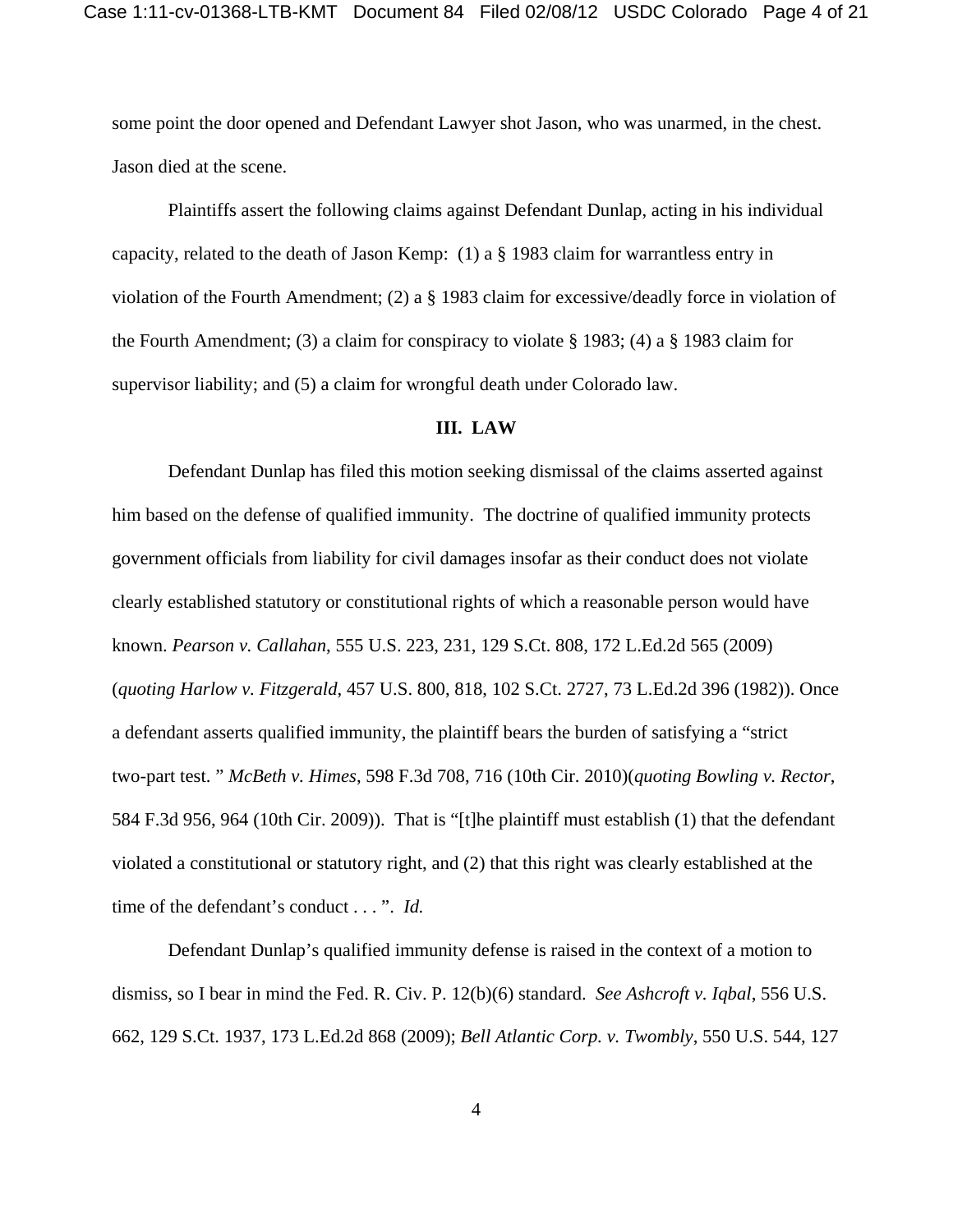S.Ct. 1955, 167 L.Ed.2d 929 (2007); *Brown v. Montoya,* 662 F.3d 1152, 1162-63 (10th Cir.

2011). To survive a motion to dismiss, a plaintiff's pleadings must "nudge[ ] their claims across the line from conceivable to plausible." *Bell Atlantic v. Twombly*, *supra*, 550 U.S. at 570. In *Ashcroft v. Iqbal, supra,* the Supreme Court applied this standard to a motion to dismiss based on qualified immunity, and formulated the test as follows:

To survive a motion to dismiss, a complaint must contain sufficient factual matter, accepted as true, to state a claim to relief that is plausible on its face. A claim has facial plausibility when the plaintiff pleads factual content that allows the court to draw the reasonable inference that the defendant is liable for the misconduct alleged. The plausibility standard is not akin to a probability requirement, but it asks for more than a sheer possibility that a defendant has acted unlawfully. Where a complaint pleads facts that are merely consistent with a defendant's liability, it stops short of the line between possibility and plausibility of entitlement to relief.

129 S.Ct. at 1949 (quotations and citations omitted). In reviewing a motion to dismiss, "all well-pleaded factual allegations in the . . . complaint are accepted as true and viewed in the light most favorable to the nonmoving party." *Brown v. Montoya, supra,* 662 F.3d at 1162 -1163 (*quoting Moore v. Guthrie*, 438 F.3d 1036, 1039 (10th Cir. 2006)).

Defendant Dunlap also seeks dismissal, on the basis of qualified immunity, pursuant to Fed. R. Civ. P. 12(b)(1) for lack of subject matter jurisdiction. Dismissal under Rule 12(b)(1) calls for a determination that the court lacks authority to adjudicate the matter, attacking the existence of jurisdiction rather than the allegations of the complaint. *See Castaneda v. INS*, 23 F.3d 1576, 1580 (10th Cir. 1994)(recognizing federal courts are courts of limited jurisdiction and may only exercise jurisdiction when specifically authorized to do so). A facial attack on subject matter jurisdiction, as here, "looks only to the factual allegations of the complaint in challenging the court's jurisdiction." *Muscogee (Creek) Nation v. Okla. Tax Comm'n*, 611 F.3d 1222, 1227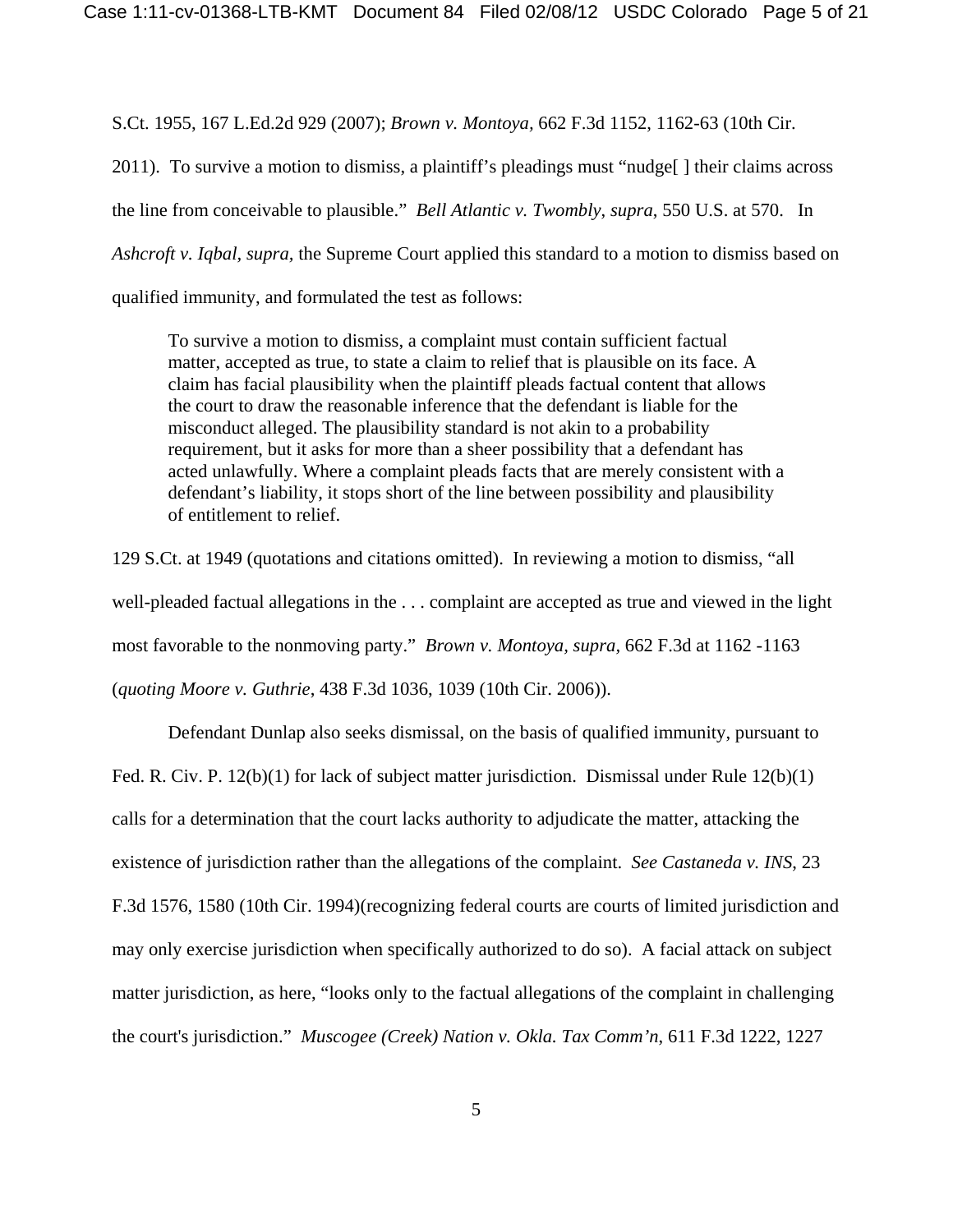n. 1 (10th Cir. 2010). A court reviewing a facial attack pursuant to Rule 12(b)(1) "accept[s] the complaint's factual allegations as true and asks whether the complaint, standing alone, is legally sufficient to state a claim for relief." *Wyoming v. United States*, 279 F.3d 1214, 1222 (10th Cir. 2002). The burden of establishing subject matter jurisdiction is on the party asserting jurisdiction. *Basso v. Utah Power & Light Co.,* 495 F.2d 906, 909 (10th Cir. 1974).

### **IV. § 1983 CLAIMS**

Title 42 U.S.C. § 1983 provides that "[e]very person who, under color of any statute . . . subjects, or causes to be subjected, any citizen of the United States . . . to the deprivation of any rights, privileges, or immunities secured by the Constitution and laws, shall be liable to the party injured." Plaintiffs' first and second § 1983 claim against Defendant Dunlap are for warrantless entry and excessive force in violation of the Fourth Amendment which protects the right to be free from unreasonable searches and seizures. Plaintiffs' third claim is that, in so doing, the Defendants together conspired to violate §1983. Finally, in their fifth claim, Plaintiffs contend that Defendant Dunlap was responsible for supervising Defendant Lawyer and Firko, and that he directed, had actual knowledge of, and acquiesced in their illegal conduct resulting in the warrantless entry and excessive force.

## A. Whether Defendant Violated A Constitutional Right

In applying the two-part qualified immunity analysis, I first address the question of whether Plaintiffs have adequately alleged that Defendant Dunlap violated Plaintiffs' federally protected rights. In doing so, I "consider[ ] whether the facts taken in the light most favorable to the plaintiff show that the defendant's conduct violated a constitutional right" cognizable under § 1983. *Poolaw v. Marcantel*, 565 F.3d 721, 728 (10th Cir. 2009). Thus, I first determine whether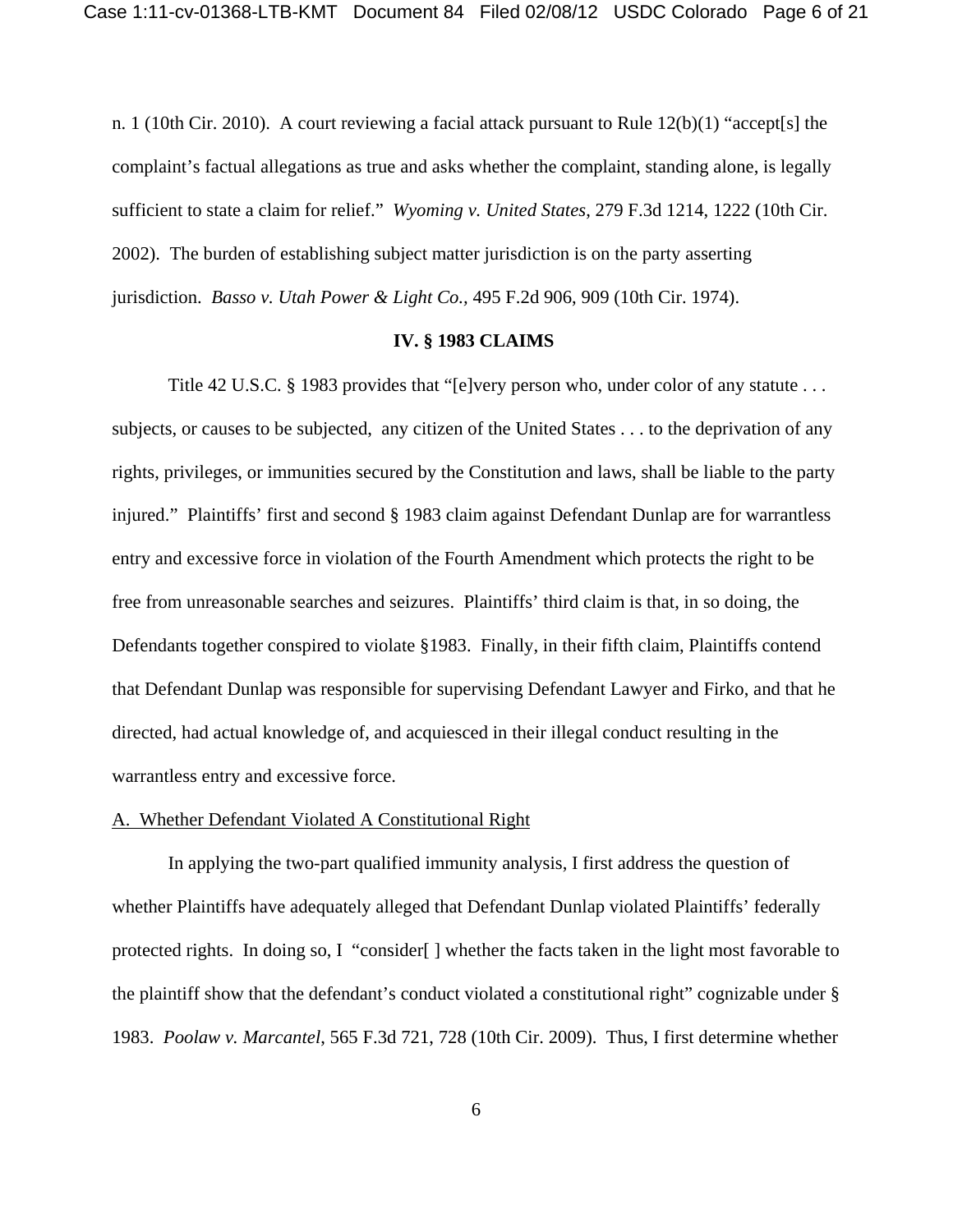the warrantless entry into Jason's house, and the subsequent force used against him, constituted violations of his constitutional rights.

Under Fourth Amendment law, searches and seizures inside a home without a warrant are "presumptively unreasonable." *Kentucky v. King*, \_\_\_ U.S. \_\_\_, 131 S. Ct. 1849, 179 L.Ed.2d 865 (2011)(*citing Brigham City v. Stuart*, 547 U.S. 398, 403, 126 S.Ct. 1943, 164 L.Ed.2d 650 (2006)). Warrantless searches of a home may overcome the presumption of unreasonableness only if the police can show both probable cause and the presence of exigent circumstances. *Id.*; *United States v. Davis*, 290 F.3d 1239, 1242 (10th Cir. 2002). Exceptions to the warrant requirement are few in number and carefully delineated, and the police bear a heavy burden when attempting to demonstrate an urgent need that might justify a warrantless search. *Welsh v. Wisconsin*, 466 U.S. 740, 749-50, 104 S.Ct. 2091, 80 L.Ed.2d 732 (1984). Court have generally ruled that warrantless entry is not justified for the sole purpose of obtaining blood alcohol evidence. *Id.* at 753 ("application of the exigent-circumstances exception in the context of a home entry should rarely be sanctioned when there is probable cause to believe that only a minor offense has been committed"); *People v. Wehmas*, 246 P.3d 642 (Colo. 2010)(ruling that the need to obtain blood alcohol evidence "will not, as a general rule, create the level of imminency required to override the constitutional protection against warrantless entry").

To determine the constitutionality of the use of force, courts assess whether the officers' actions were "objectively reasonable" in light of the facts and circumstances confronting them. *Graham v. Connor*, 490 U.S. 386, 397, 109 S.Ct. 1865, 104 L.Ed.2d 443 (1989); *see also Tennessee v. Garner*, 471 U.S. 1, 11, 105 S.Ct. 1694, 85 L.Ed.2d 1 (1985). Reasonableness "must be judged from the perspective of a reasonable officer on the scene," who is "often forced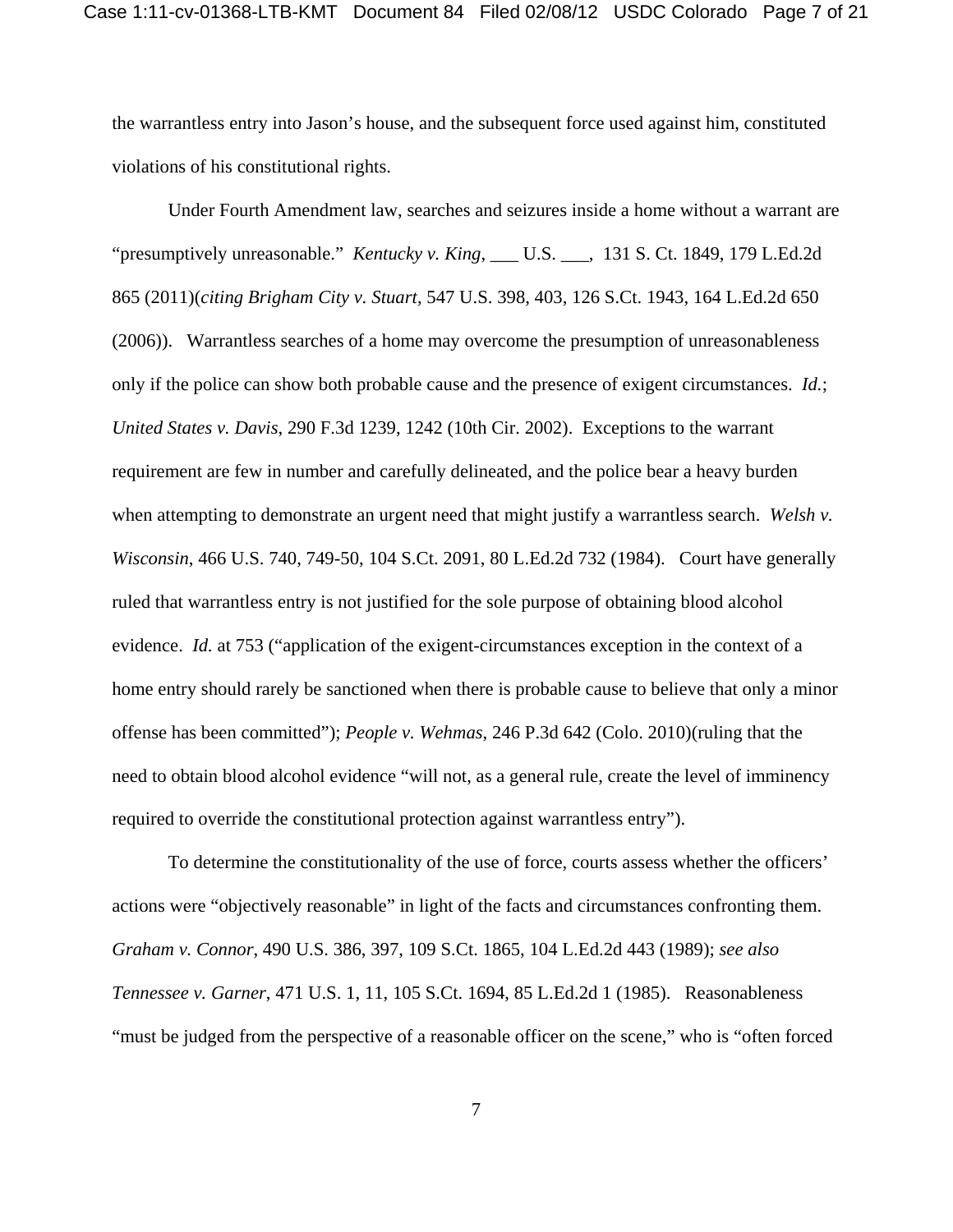to make split-second judgments – in circumstances that are tense, uncertain, and rapidly evolving – about the amount of force that is necessary in a particular situation." *Graham v. Connor*, *supra*, 490 U.S. at 396–397. "[W]here the suspect poses no immediate threat to the officer and no threat to others, the harm resulting from failing to apprehend him does not justify the use of deadly force to do so." *Tennessee v. Garner, supra*, 471 U.S. at 11. In applying the legal test for whether an officer's use of deadly force is reasonable, courts must weigh "the nature and quality of the intrusion on the individual's Fourth Amendment interests against the importance of the governmental interests alleged to justify the intrusion." *Cordova v. Aragon*, 569 F.3d 1183, 1188 (10th Cir. 2009). Some of the factors include "the severity of the crime at issue, whether the suspect poses an immediate threat to the safety of the officers or others, and whether he is actively resisting arrest or attempting to evade arrest by flight." *Id.* (*citing Weigel v. Broad*, 544 F.3d 1143, 1151–52 (10th Cir. 2008)).

 I conclude that, given the circumstances alleged here and when the facts are accepted as true, the warrantless and forced entry into Jason's home, and the ensuing force used against him, clearly constituted violations of his Fourth Amendment right against illegal search and seizure. First, even if the warrantless forced entry into Jason's residence to obtain blood-alcohol evidence could be deemed as justified, the alleged force used by Defendants Lawyer and Firko far exceeded their interest in obtaining this evidence in a relatively minor situation. Likewise, Defendant Lawyer's actions when using deadly force were clearly not objectively reasonable in light of the facts and circumstances alleged.

The next question then is whether Defendant Dunlap *himself* acted to deprive Plaintiffs of those rights and whether he may be held liable for that deprivation. *See Dodds v. Richardson*,

8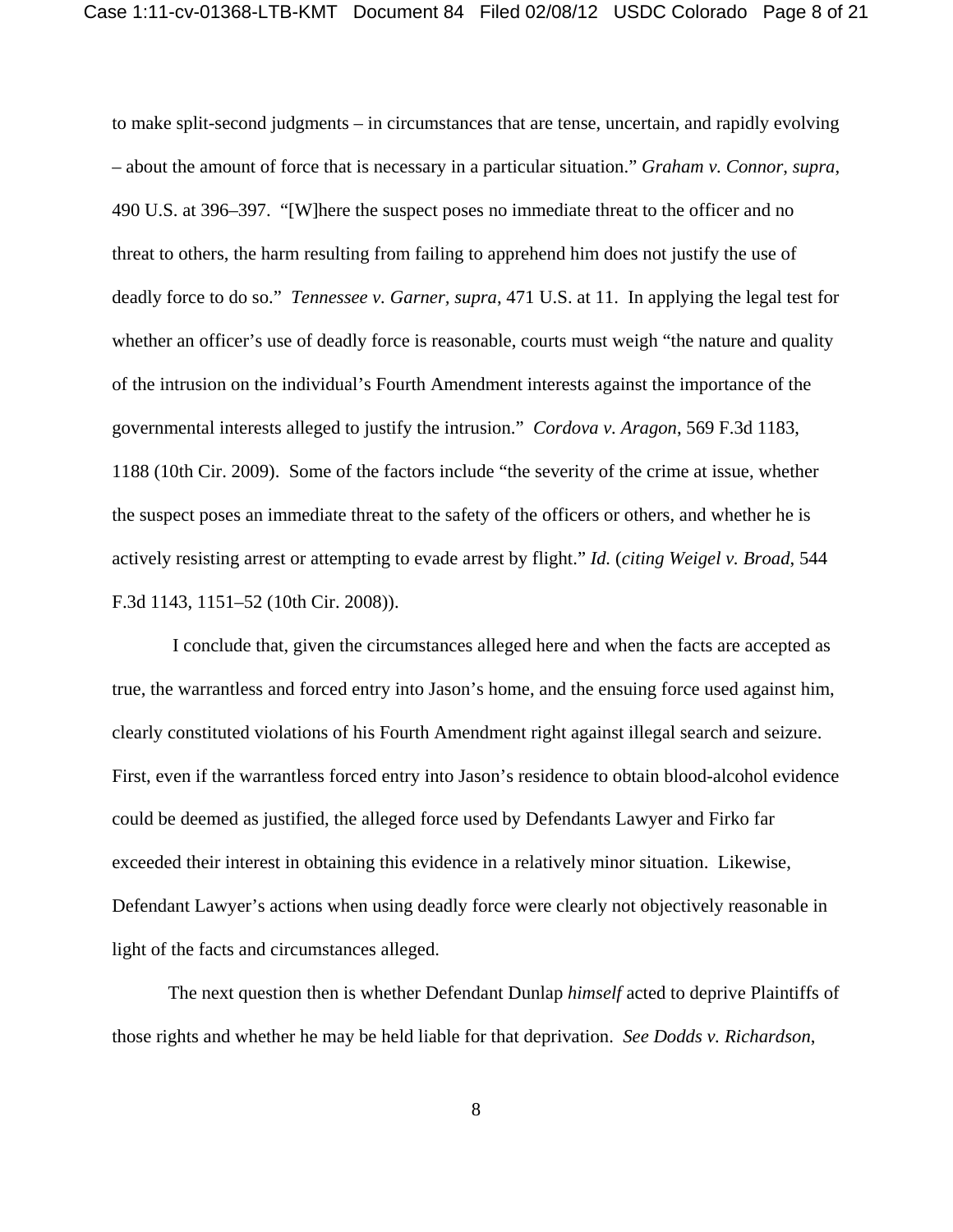614 F.3d 1185, 1199 (10th Cir. 2010), *cert. denied*, \_\_\_U.S. \_\_\_, 131 S.Ct. 2150, 179 L.Ed.2d 935 (2011). Dunlap argues that Plaintiffs have not alleged sufficient facts to support that his actions during the incident violated Jason's constitutional rights – related to both the warrantless search and the excessive force – because Plaintiffs admit that he did not enter the apartment, but rather guarded outside at the rear of the residence during the incident. In response, Plaintiffs argue that they allege personal liability against Dunlap "through his own personal participation in the chain of events that led to Jason's death." Plaintiffs allege that Defendant Dunlap arrived at the scene while Defendants Lawyer and Firko were trying to kick down the door with their guns drawn, and so it is reasonable to infer that at that time Dunlap knew that: 1) the underlying incident was, at most, a minimal traffic accident and/or possible DUI that involved no personal injury and at most minimal property damage; 2) the potential driver was not a threat to anyone; and 3) there was no evidence that Jason was armed or a flight risk. Without attempting to stop Defendants Lawyer and Firko, Defendant Dunlap then assisted them by guarding and detaining individuals leaving at the backdoor. Based on this, Plaintiffs argue that they have alleged Dunlap's personal liability in that he failed to stop or control the warrantless search and the use of excessive force by Defendants Lawyer and Firko, and instead participated in the continuation of the acts by guarding the backdoor.

Although there is no allegation that Defendant Dunlap himself entered the residence, or that he personally interacted with Jason Kemp, his actions and inactions during the uninterrupted sequence of events directly facilitated and contributed to the warrantless search and use of force. To establish § 1983 liability in an individual capacity, "the plaintiff must establish a deliberate, intentional act" on the part of the defendant "to violate [the plaintiff's legal] rights." *Parro v.*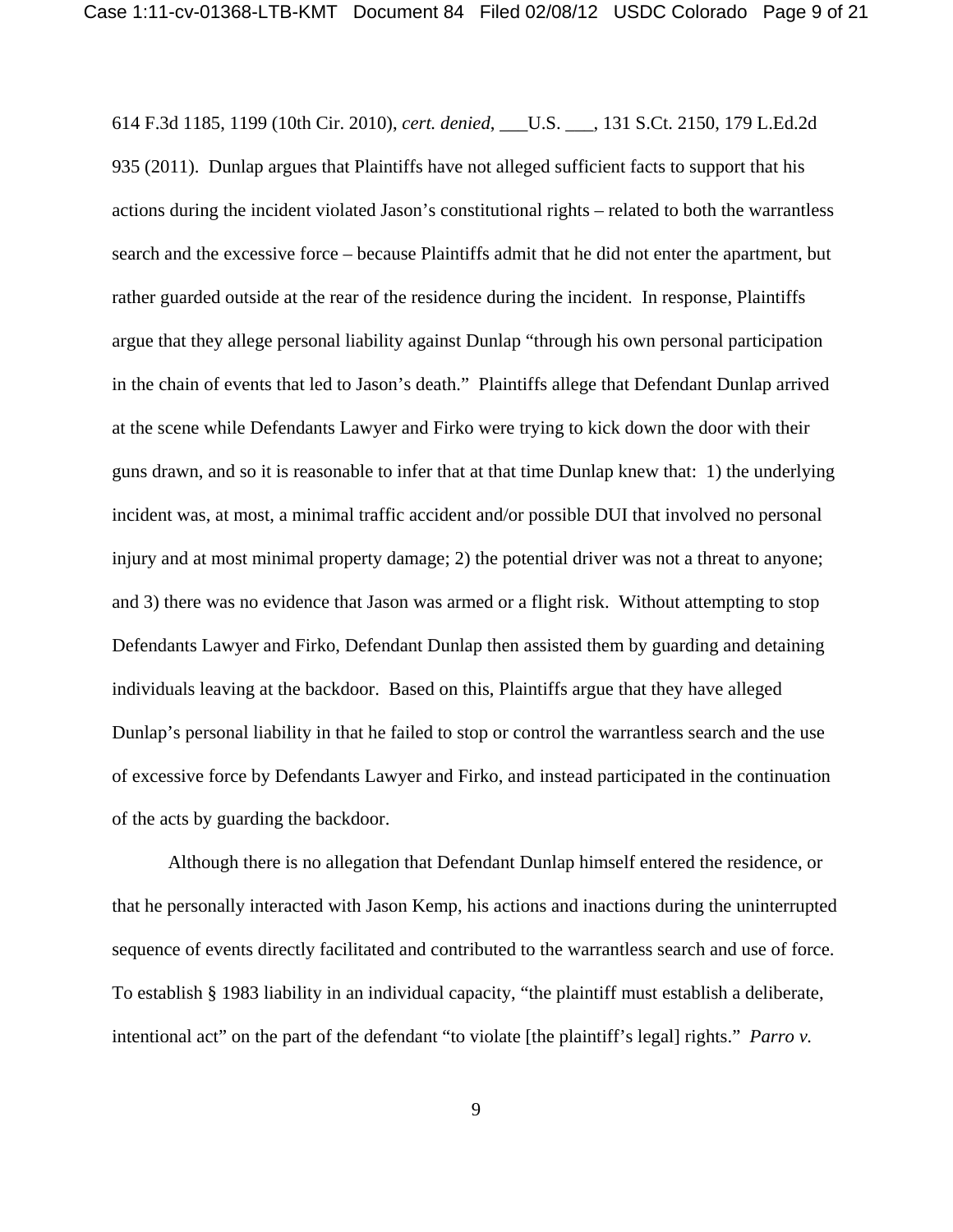*Barnes*, 624 F.3d 1322, 1327-28 (10th Cir. 2010)(*quoting Serna v. Colo. Dep't. of Corr.*, 455 F.3d 1146, 1151 (10th Cir. 2006)); *see also Fogarty v. Gallegos*, 523 F.3d 1147, 1162 (10th Cir. 2008)("[i]ndividual liability under § 1983 must be based on personal involvement in the alleged constitutional violation"). Defendant Dunlap's conduct here was objectively unreasonable under the circumstances as alleged. The well-pled allegations meet the requisite plausibility test and support Defendant Dunlap's liability based on his participation in the incident an individual officer.

In addition, the allegations support a plausible  $\S$  1983 claim for supervisory liability against Defendant Dunlap, as alleged in Plaintiffs' complaint. A defendant sued in his individual capacity under § 1983, may be subject to personal liability and/or supervisory liability. *See Bruner-McMahon v. Hinshaw*, 2012WL 138607 (D. Kan., Jan. 12, 2012). While personal liability under § 1983 must be based on personal involvement in the alleged constitutional violation, *id.* (*citing Brown v. Montoya*, *supra*, 662 F.3d at 1163; *Foote v. Spiegel,* 118 F.3d 1416, 1423 (10th Cir. 1997)), supervisory liability under §1983 "allows a plaintiff to impose liability upon a defendant-supervisor who creates, promulgates, implements, or in some other way possesses responsibility for the continued operation of a policy the enforcement (by the defendant- supervisor or [his] subordinates) of which subjects, or causes to be subjected that plaintiff to the deprivation of any rights secured by the Constitution." *Dodds v. Richardson*, *supra*, 614 F.3d at 1199. To establish supervisory liability, a plaintiff must show that "(1) the defendant . . . implemented or possessed responsibility for the continued operation of a policy that (2) caused the complained of constitutional harm, and (3) acted with the state of mind required to establish the alleged constitutional deprivation." *Id.*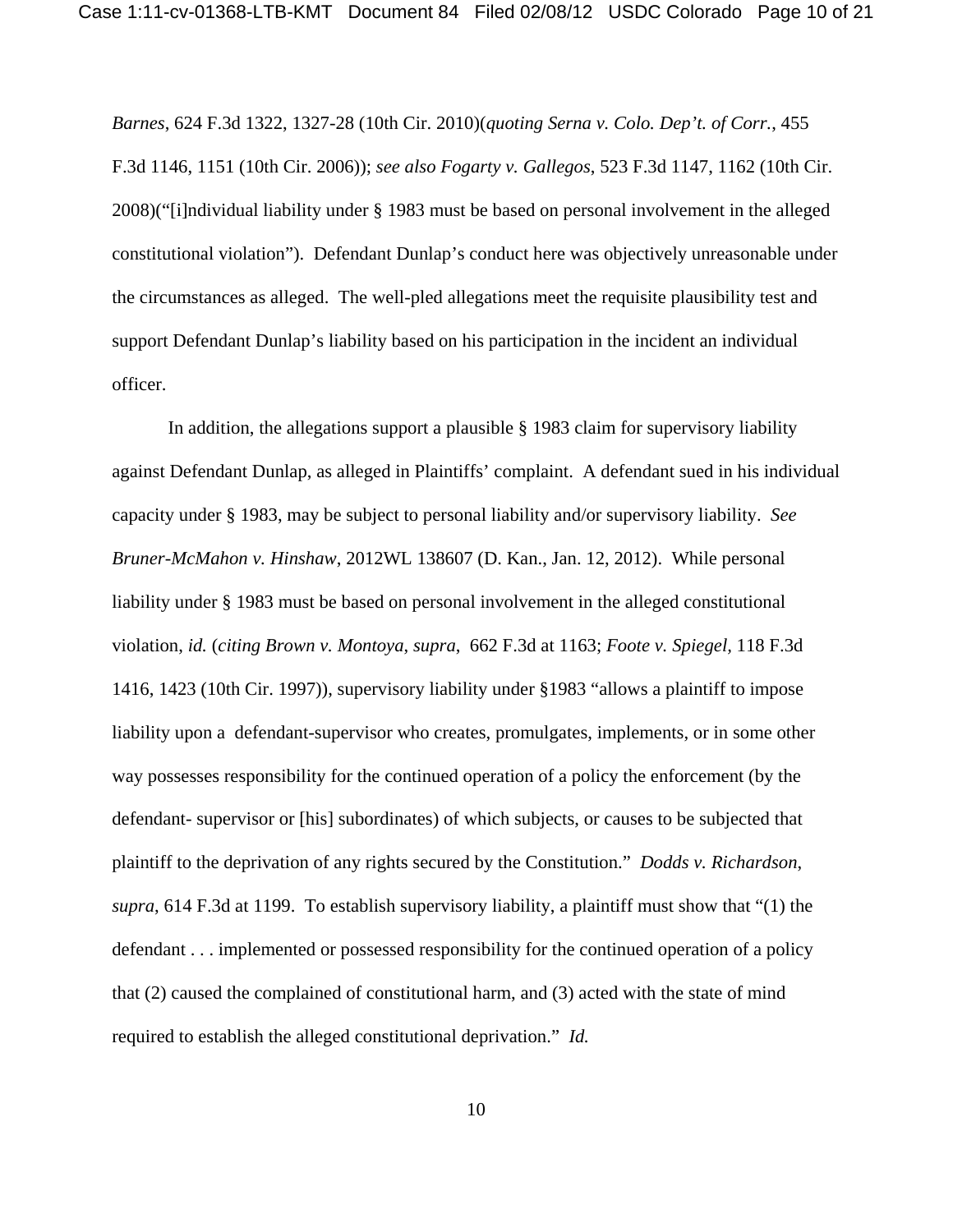In so ruling, the Tenth Circuit recognized the "previously enunciated § 1983 causation and personal involvement analysis," and that "§ 1983 liability only be imposed upon those defendants whose own individual actions cause a constitutional deprivation because it requires plaintiffs prove each defendant took some act with the constitutionally applicable state of mind that caused the alleged constitutional violation." *Id.* at 1200 (*citing Ashcroft v. Iqbal*, *supra*). Thus, the Tenth Circuit ruled that a defendant-supervisor may be liable under § 1983 where an "affirmative" link exists between the unconstitutional acts by their subordinates and their "adoption of any plan or policy – express or otherwise – showing their authorization or approval of such misconduct." *Id.* at 1200-01 (*quoting Rizzo v. Goode*, 423 U.S. 362, 371, 96 S.Ct. 598, 46 L.Ed.2d 561 (1976)). And so, "[a] plaintiff could establish the defendant-supervisor's personal involvement by demonstrating his personal participation, his exercise of control or direction, or his failure to supervise, or his knowledge of the violation and acquiesce[nce] in its continuance." *Id.* at 1195 (quotations omitted).

Plaintiffs contend that Defendant Dunlap personally directed, had actual knowledge of, and acquiesced in both the forced entry and the use of excessive force. Specifically, they assert in their complaint that Dunlap "failed to intervene or remedy the violation of Plaintiff's constitutional rights, and instead chose to supervise, directly participate in, and/or acquiesce in the constitutional violations . . . with the same purpose and state of mind as Defendant Lawyer – to gain entry into the apartment regardless of the risk to the safety of those inside in order to gather chemical evidence, even though a reasonable officer in [his] position would have known that Jason would not have voluntarily submitted to a chemical test and that they had no right to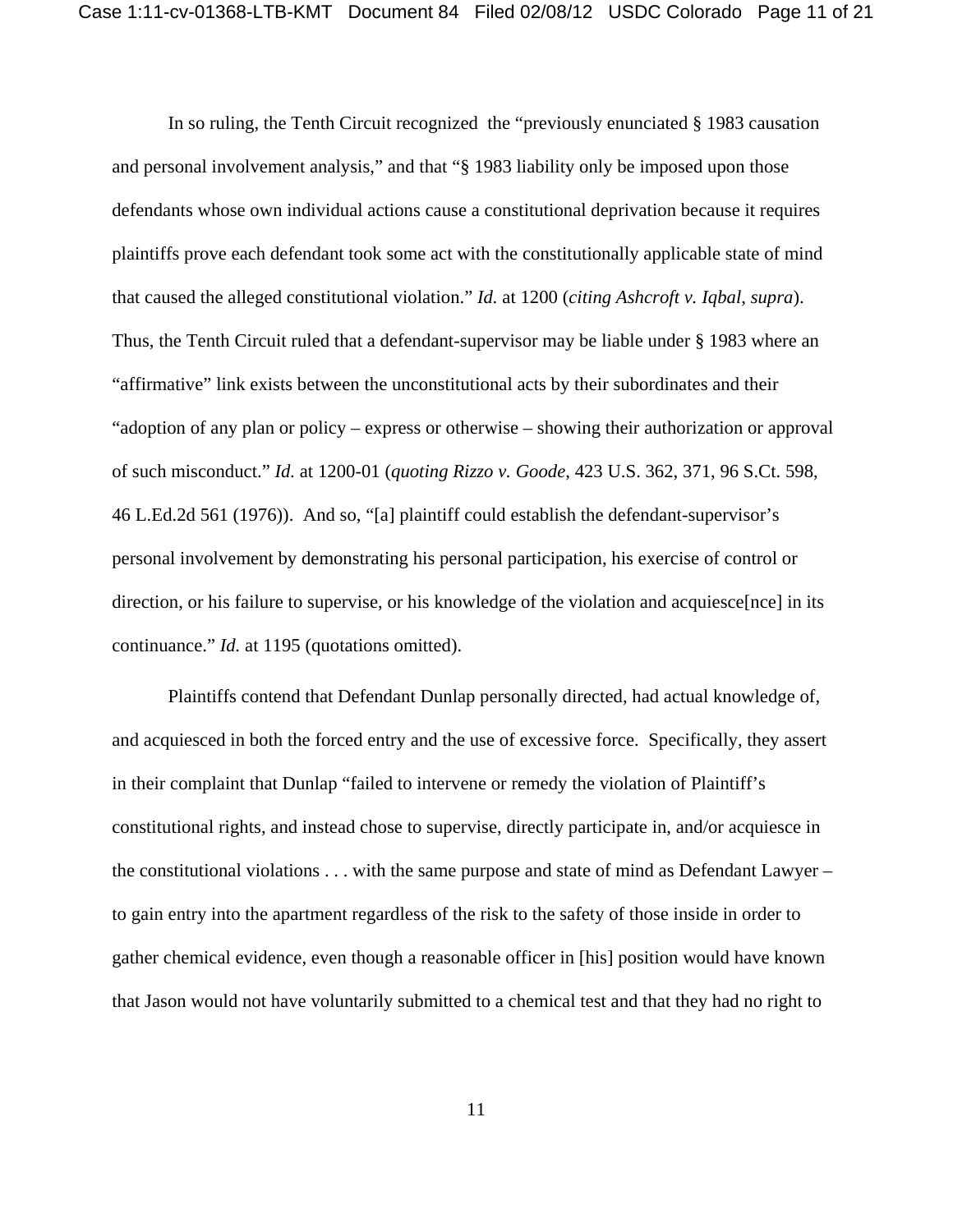forcibly require Jason to submit to such a test under the circumstances." [Doc # 22 ¶¶ 78 & 79]

In support of these claims, Plaintiffs allege that:

Defendant Dunlap actively participated in escalating the tension and level of force used at the scene, laying the groundwork for Jason's death. As the supervising sergeant on the scene, it was Defendant Dunlap's duty to supervise Lawyer and Firko and to take all reasonable actions to prevent violations of constitutional rights. Yet, rather than directing Lawyer and Firko to cease trying to violently force their way into the home without a warrant, Dunlap condoned, ratified and approved of Lawyer and Firko's actions, and then provided support for their attempts at entry by guarding the back exit from the house. Defendant Dunlap provided support as Defendants Lawyer and Firko escalated the tension and level of force used on the scene, laying the groundwork for Jason's death. Dunlap watched as Firko and Lawyer attempted to kick down the door with their guns drawn, knowing they were seeking entry without a warrant solely to further a fruitless quest for chemical evidence. Dunlap knew that even if Firko and Lawyer gained entry into the residence, Jason would not have voluntarily submitted to a chemical test and that Firko and Lawyer had no right to forcibly require Jason to submit to such a test under the circumstances. Thus, Dunlap knew that the quest for chemical evidence by forcibly entering the residence was likely to be fruitless as well as illegal. Dunlap was present on the scene and, as the supervising officer, was likely informed that Lawyer and/or Firko had ripped a part of the door frame off and shoved it into the open door to prop it open [and ...] that Lawyer and/or Firko had pepper sprayed Jason.  $[Doc # 22$  [] 37]

When these allegations are taken as true, I conclude that Plaintiffs have alleged facts to support a claim of individual supervisory liability against Dunlap related to the warrantless search based on his failure to stop the entry – which he is alleged to have witnessed and presumptively knew to involve only a minimal traffic accident and/or possible DUI – and where there was no indication that Jason was armed or a flight risk. Failing to stop Defendant Lawyer and Firko's attempt, with guns drawn, to kick their way into the residence without a warrant, and then supporting their ultimate entry by guarding the back exit, constituted implicit approval sufficient to state a plausible § 1983 claim of supervisor liability for a constitutional violation based on the warrantless search. A defendant in a supervisory position can be personally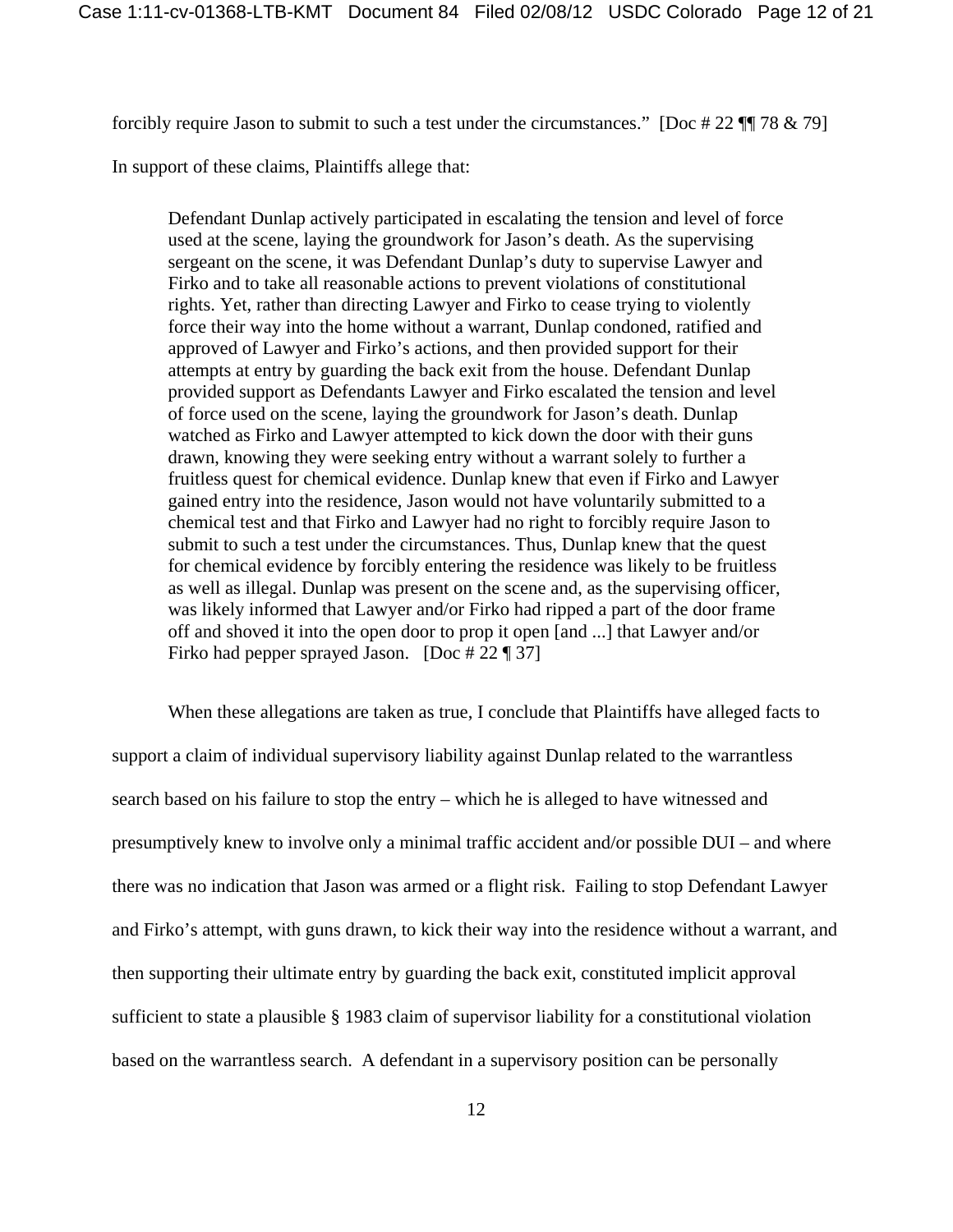involved in an alleged constitutional violation by his subordinates when he "personally directed his subordinates to take the action resulting in the alleged constitutional violation" or "when he had actual knowledge that his subordinates were committing the alleged constitutional violation and he acquiesced in its commission." *Gatrell v. City and County of Denver,* 2011 WL 2185793 (D.Colo. 2011)(*citing Woodward v. City of Worland,* 977 F.2d 1392, 1400 (10th Cir.1992)).

Plaintiffs also allege sufficient facts of supervisory liability related to the use of excessive force because they have alleged that Defendant Dunlap, as the supervising officer on the scene, had the ability, opportunity and, indeed, the duty to prevent the deadly shooting from occurring. *See generally Mick v. Brewer*, 76 F.3d 1127, 1136 (10th Cir.1996)(a government official has a duty to intervene to help a citizen whose constitutional rights are being violated in the officer's presence, where the official had a reasonable opportunity to intervene). Plaintiffs allege that Dunlap was aware that Defendants Lawyer and Firko were attempting armed, forced entry into Jason's residence without permission. Plaintiffs argue that his failure to stop the entry, coupled with his assisting at the rear of the residence, are facts that make out a plausible claim for supervisory liability in the ultimate use of excessive force by Defendant Lawyer. I agree. While Defendant Dunlap was not present at the front of the house, his acts and failures to act as alleged, are not too attenuated to support a plausible claim that he caused the constitutional deprivation of deadly force. As such, I conclude that Plaintiffs have alleged facts that, if proven at trial, suffice to establish a plausible claim that Defendant Dunlap's personal involvement caused the excessive force violation. *See Dodds v. Richardson, supra*, 614 F.3d at 1195-96 (a "causal connection" is alleged by claiming that a supervisor defendant "set in motion a series of events that the defendant knew or reasonably should have known would cause others to deprive plaintiff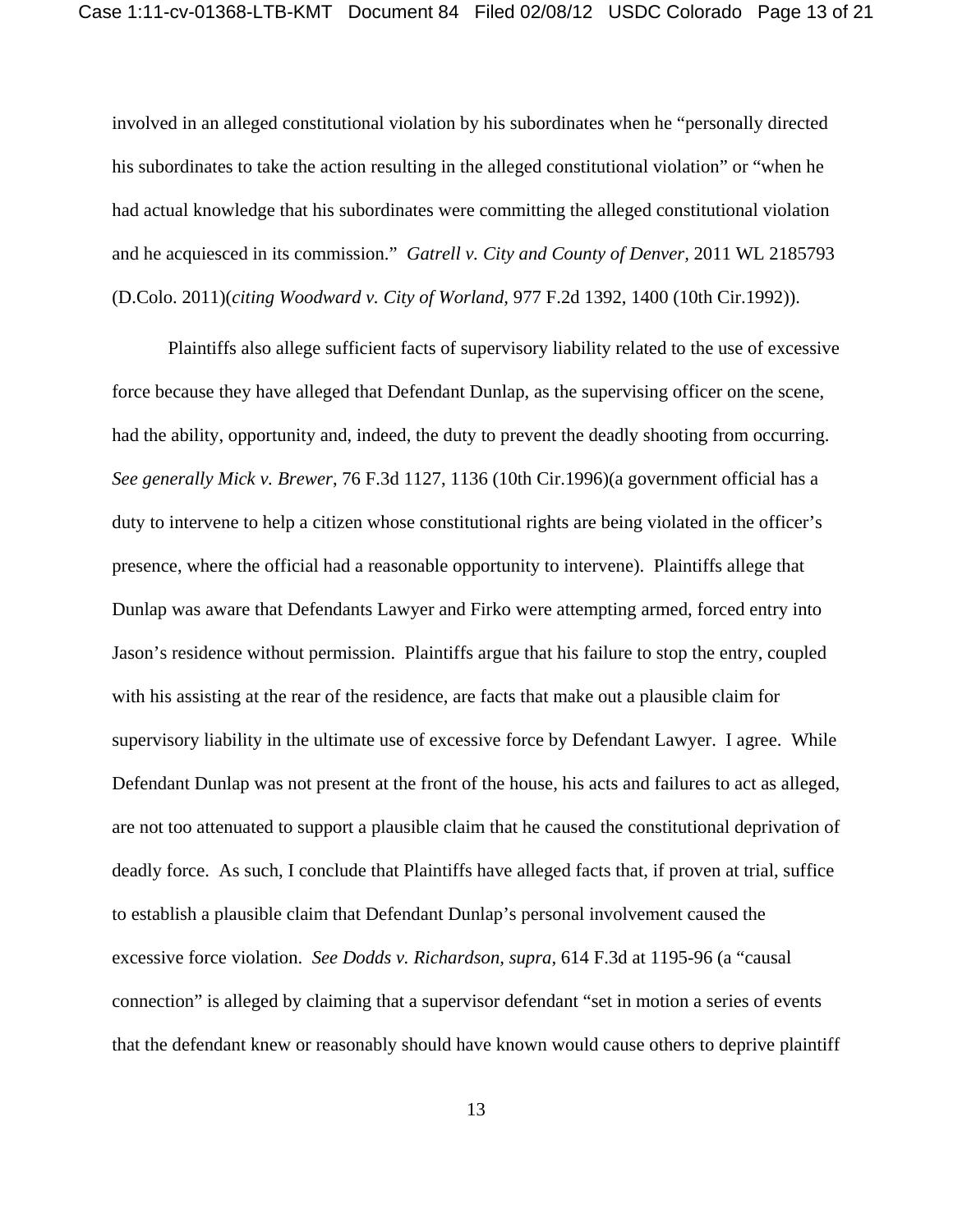of [his or] her constitutional rights")(*quoting Snell v. Tunnell*, 920 F.2d 673, 700 (10th Cir. 1990)).

Finally, I address whether the facts alleged show Defendant Dunlap acted with the state of mind required to establish he committed the constitutional violations. "[T]he factors necessary to establish a § 1983 violation depend on the constitutional violation at issue, including the state of mind required to establish a violation of that provision." *Dodds v. Richardson, supra,* 614 F.3d at 1204 (*citing Ashcroft v. Iqbal*, *supra*). Under the Fourth Amendment, an action is "reasonable," regardless of the individual officer's state of mind, "as long as the circumstances, viewed *objectively,* justify [the] action." *Brigham City, Utah v. Stuart, supra,* 547 U.S. at 404-405 (*citing Scott v. United States,* 436 U.S. 128, 138, 98 S.Ct. 1717, 56 L.Ed.2d 168 (1978); *Bond v. United States,* 529 U.S. 334, 338 n. 2, 120 S.Ct. 1462, 146 L.Ed.2d 365 (2000)(noting that "[t]he officers subjective motivation is irrelevant")). In addition, to establish a violation of § 1983 by a supervisor, the plaintiff must, at minimum, demonstrate a deliberate, intentional act on the part of the defendant to violate the plaintiff's legal rights. *Porro v. Barnes*, *supra*, 624 F.3d at 1327-28; *see also Dodds v. Richardson, supra*, 614 F.3d at 1204-05.

Plaintiffs have alleged that Defendant Dunlap acted with "deliberate indifference" to Jason's constitutional rights when he failed to act to stop, control and diffuse the situation and instead assisted by guarding the rear. They have alleged that Defendant Dunlap witnessed the armed attempts to enter without a warrant, chose not to intervene to stop, control or diffuse the encounter while knowing the underlying circumstances, and then provided support for the continued escalation of the events. These facts and the inferences therefrom, when take as true,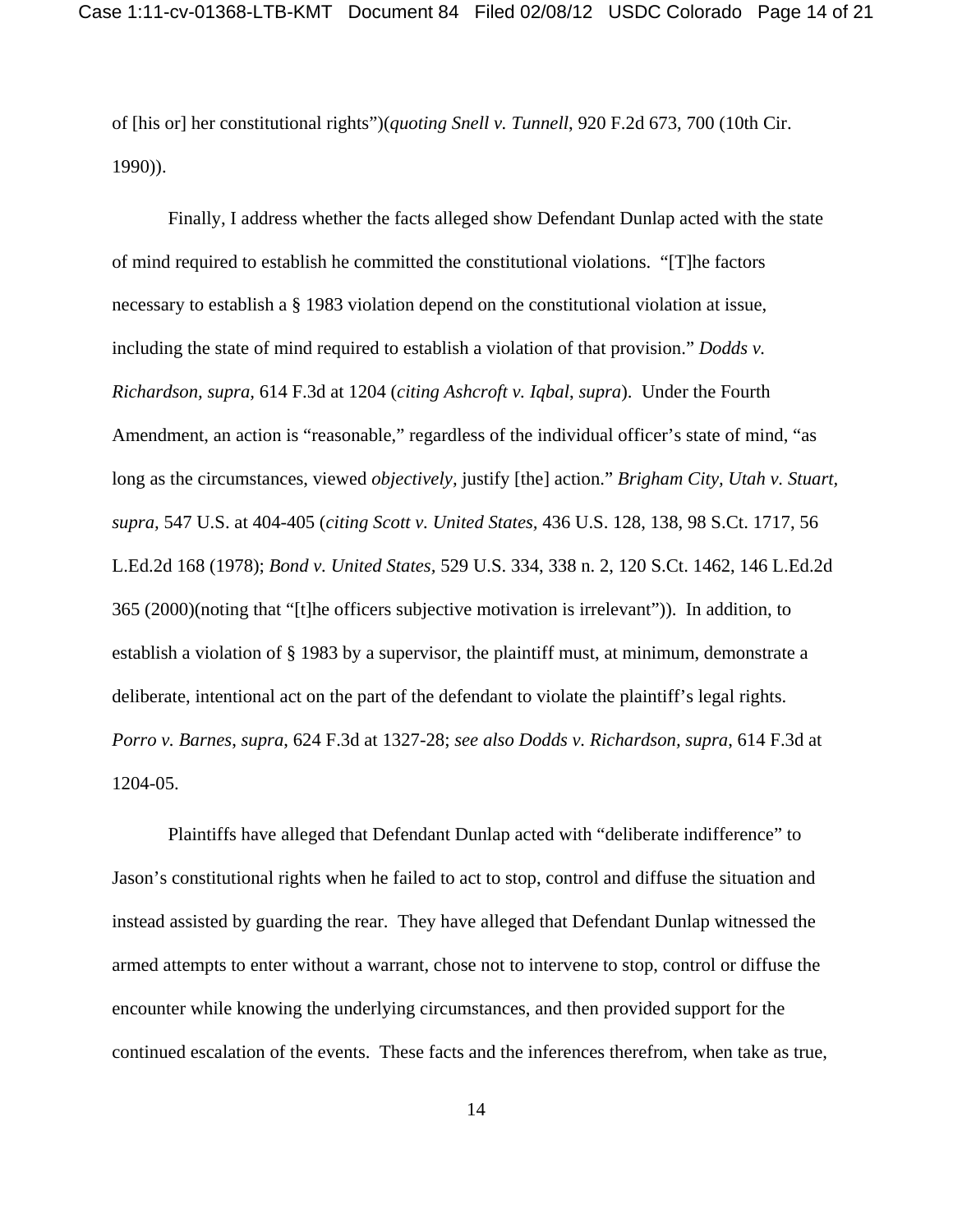are sufficient to support a plausible claim that his actions and failures to act constituted deliberate indifference, and such conduct was objectively unreasonable under the totality of the circumstances alleged. *See Brown v. Montoya, supra,* 662 F.3d at 1170-71.

#### B. Whether the Right Was Clearly Established

Having determined that Plaintiffs' complaint adequately alleges that Defendant Dunlap violated Jason's constitutional rights related to the warrantless entry and use of force – based on both personal and supervisor liability – I now reach the second prong of the qualified immunity analysis; specifically, whether the constitutional rights that were violated were, at the time of the incident, clearly established.

Whether a right is "clearly established" is an objective test; "[t]he relevant, dispositive inquiry in determining whether a right is clearly established is whether it would be clear to a reasonable officer that his conduct was unlawful in the situation he confronted." *Stearns v. Clarkson*, 615 F.3d 1278, 1282 (10th Cir. 2010)(quotation omitted). "In discussing the degree of factual similarity that is required to conclude that the law is clearly established, the [Supreme] Court [has] noted that all that is required is that prior case law provide 'fair warning' that an officer's conduct would violate constitutional rights." *Denver Justice & Peace Committee, Inc. v. City of Golden*, 405 F.3d 923, 932 (10th Cir. 2005)(*quoting Hope v. Peltzer*, 536 U.S. 730, 739-41, 122 S.Ct. 2508, 153 L.Ed.2d 666 (2002)).

As an initial matter, I note that Defendant Dunlap does not argues that Fourth Amendment law related to use of excessive force was not clearly established at the time of the incident. "The precise question asked in an excessive force case is whether the officers' actions are objectively reasonable in light of the facts and circumstances confronting them, without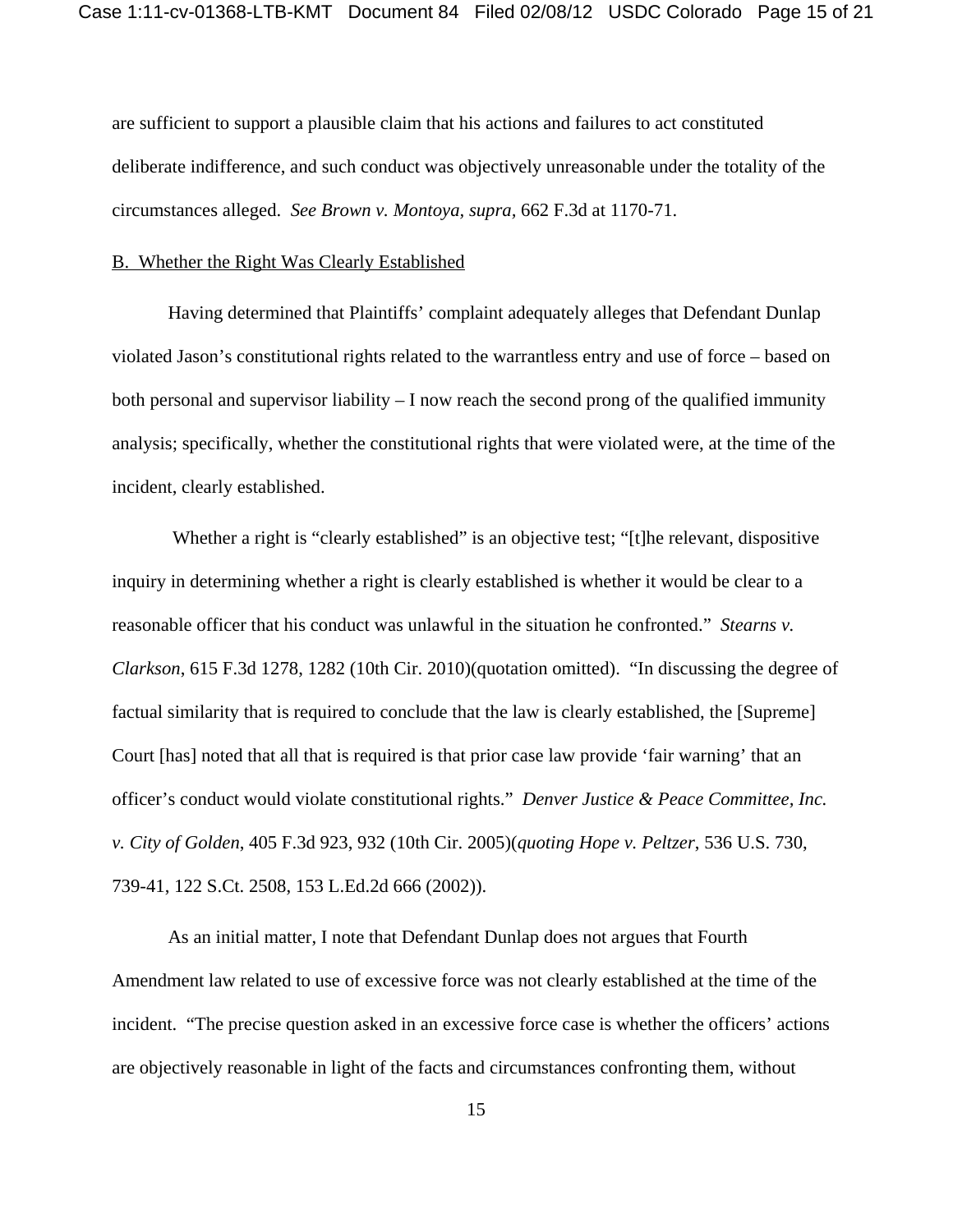regard to their underlying intent or motivation." *Thomson v. Salt Lake County*, 584 F.3d 1304, 1313 (10th Cir. 2009)(citations omitted). Reasonableness is evaluated under a totality of the circumstances approach, by careful consideration of the facts and circumstances of the particular case, judged from the perspective of a reasonable officer on the scene and not with the 20/20 vision of hindsight. *Id.* Instead, in his motion Defendant Dunlap argues that Plaintiffs' have failed to assert that his actions – in guarding the rear of the residence at the time of the shooting – were objectively unreasonable under the circumstances. However, as discussed *supra,* I disagree.

Rather, Defendant Dunlap's primary argument is that the Fourth Amendment law related to warrantless entry, as applied to these circumstances, was not clearly established at the time of the incident on July 20, 2010. He acknowledges that a warrantless entry to preserve evidence of blood-alcohol content was ruled unconstitutional – based on the rationale that the underlying offense of driving while intoxicated was "extremely minor" – by the Supreme Court in 1984 in *Welsh v. Wisconsin, supra*, 466 U.S. at 749-50. He argues, however, that the law in Colorado at the time was that driving while intoxicated was a serious crime, as opposed to the law in Wisconsin at issue in *Welsh v. Wisconsin. See* Colo. Rev. Stat. § 42-4-1301 (providing a maximum sentence for driving while intoxicated of one year imprisonment and a \$1,000 fine). He further argues that many cases at the time of the incident distinguished *Welsh v. Wisconsin, supra*, by holding that a warrantless search was permissible in jurisdictions that provided prison terms for driving while intoxicated. *See People v. Thompson*, 135 P.3d 3, 10 (Cal. 2006) (analyzing cases that hold a warrantless entry to test blood-alcohol content is permissible). Although Colorado has subsequently held that the dissipation or masking of blood-alcohol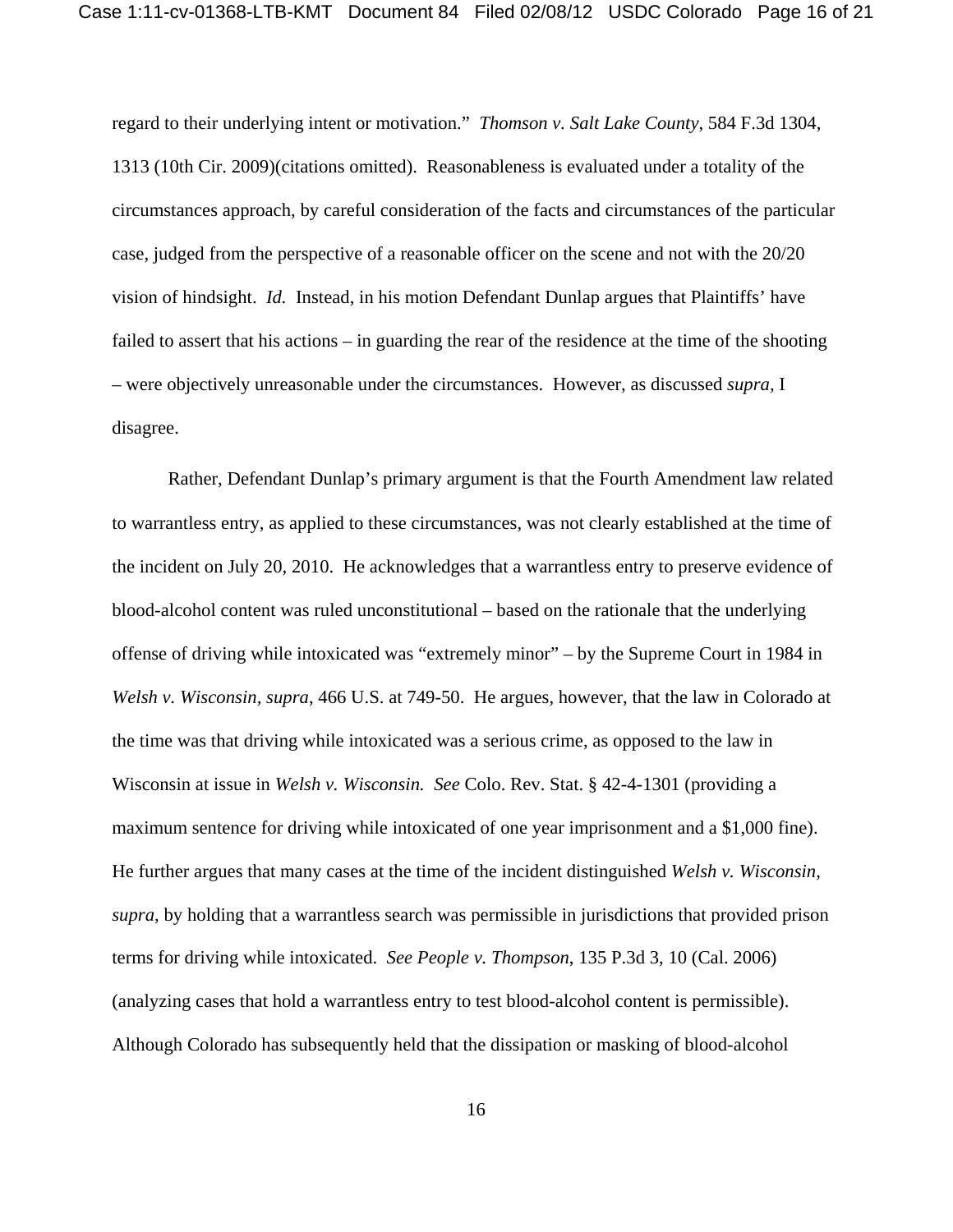content, standing alone, is not sufficient exigent circumstance to justify a warrantless entry – *see People v. Wehmas*, 246 P.3d 642, 649-51 (Colo. Nov. 22, 2010) – Dunlap maintains that *People v. Wehmas* was decided four months after the incident at issue here.

Plaintiffs argue, in response, that even assuming a reasonable officer could believe the law at the time justified a warrantless entry to secure DUI evidence, the law was clear that an armed and violent forced entry would not be legal under the circumstances alleged here; specifically, when the potential driver was no longer a danger and the only possible crimes committed did not involve bodily injury or a continued threat to others. And, it is Federal Constitutional law that controls the analysis of the Fourth Amendment claims alleged here. I agree with Plaintiffs that the law was sufficiently clear at the time of the incident here that Defendant Dunlap may not claim qualified immunity.

 The chief evil against which the Fourth Amendment is directed is warrantless entry and search of home. *Payton v. New York*, 445 U.S. 573, 585, 100 S.Ct. 1371, 63 L.Ed.2d 639 (1980)(citations omitted). It has long been the law that the "central requirement" of a warrantless search is one of reasonableness. *Texas v. Brown*, 460 U.S. 730, 739, 103 S.Ct. 1535, 75 L.Ed.2d 502 (1983). In assessing whether a search is reasonable, the law requires the balancing of the privacy-related and law enforcement-related concerns to determine if the intrusion was reasonable. *Illinois v. McArthur*, 531 U.S. 326, 331-33, 121 S.Ct. 946, 148 L.Ed.2d 838 (2001)(requiring the police make reasonable efforts to reconcile their law enforcement needs with the demands of personal privacy). Thus, when the government's interest is only to arrest for a minor offense, that presumption of unreasonableness is difficult to rebut. *Welsh v. Wisconsin, supra*, 466 U.S. at 750.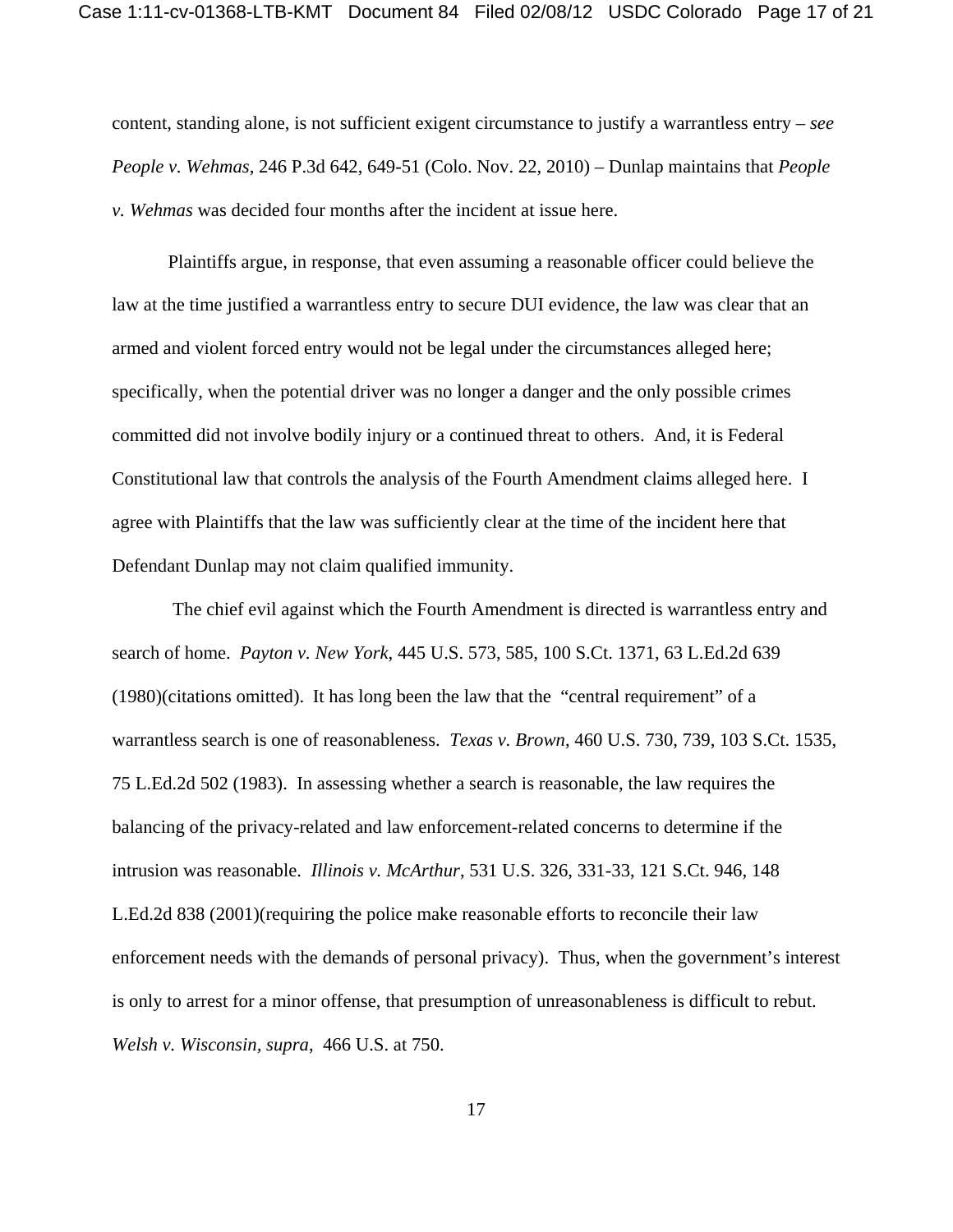Even assuming that the ruling of *Welsh v. Wisconsin, supra*, could be distinguished to the incident here based on an assessment of the severity of the underlying offense, as argued by Defendant Dunlap, the clear law was that in order to overcome the legal proposition that searches and seizures inside a home without a warrant are presumptively unreasonable, law enforcement-related concerns must be balanced against the strong privacy protections of the residence. The circumstances in this case, as alleged, were clear that no reasonable officer would assess that the minor law-enforcement concerns – when the alleged offense did not result in anything other than minimal property damage and there was no indication of any additional danger – were adequate to over-ride Jason's articulated rights against illegal search and seizure. The Fourth Amendment law related to these circumstances was clear at the time of the incident in order to provide all Defendants fair warning that their conduct was unconstitutional. *See Garcia by Garcia v. Miera*, 817 F.2d 650, 657 (10th Cir.1987)(ruling that it is incumbent upon government officials "to relate established law to analogous factual settings").

#### C. Conspiracy Claim under § 1983

In the fourth claim of their complaint, Plaintiffs assert that the Defendants together conspired to violate § 1983. Specifically, they allege that Defendants Lawyer, Firko, and Dunlap agreed – "by words or conduct" – to violated Plaintiff's constitutional rights; they performed one or more unlawful act to accomplish the violation; and their conduct caused injury.

In this motion Defendant Dunlap does not assert that this claim should be dismissed based on qualified immunity, but rather that Plaintiffs have failed to state a claim upon which relief can be granted. To plead a § 1983 conspiracy claim, a plaintiff must allege a combination of two or more persons acting in concert and having a meeting of the minds, an agreement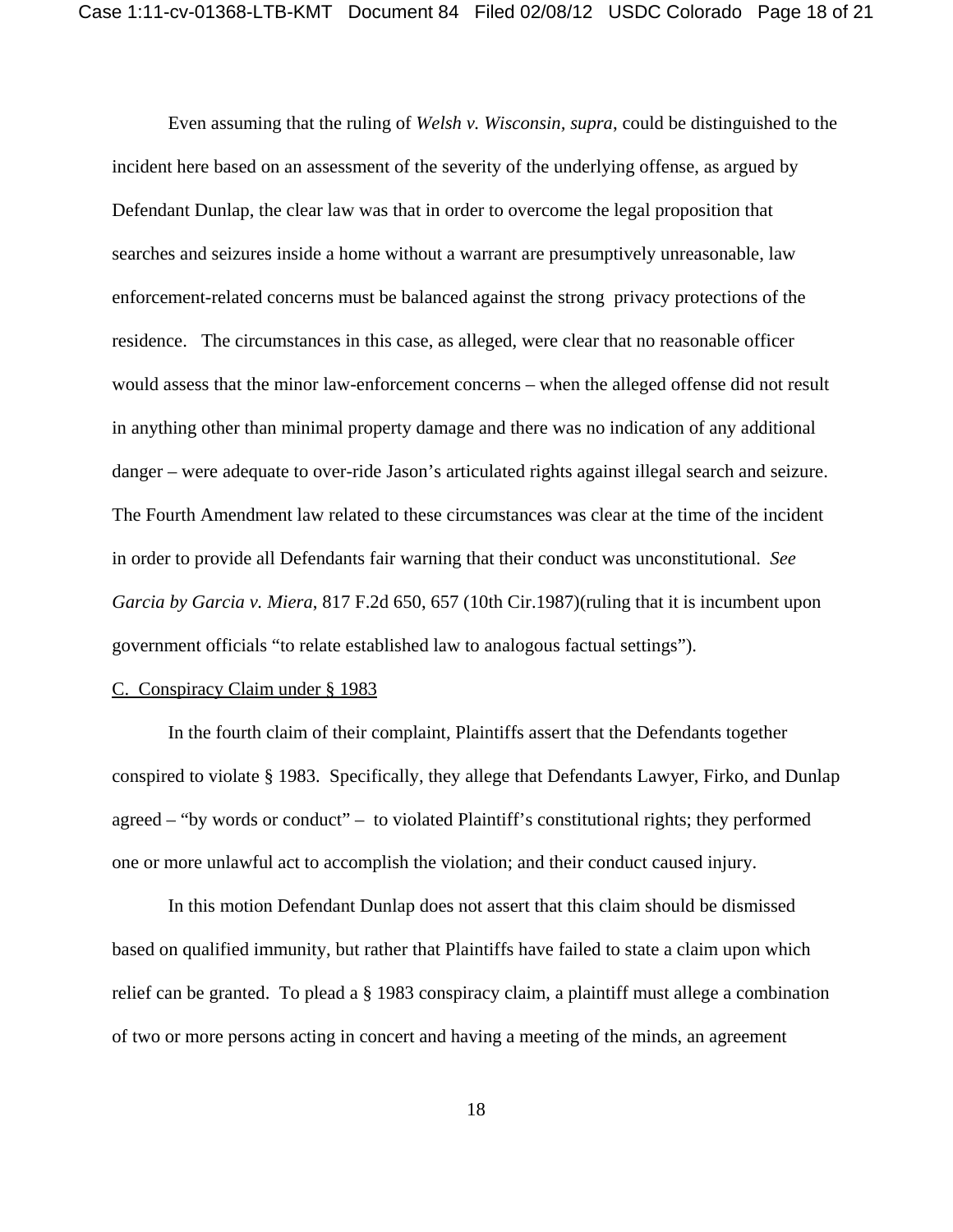among the defendants, or a general conspiratorial objective to violate a constitutional right. *Brooks v. Gaenzle*, 614 F.3d 1213, 1227-28 (10th Cir. 2010). In addition, a plaintiff "must allege specific facts showing an agreement and concerted action amongst the defendants." *Tonkovich v. Kan. Bd. of Regents*, 159 F.3d 504, 533 (10th Cir. 1998). "Conclusory allegations of conspiracy are insufficient to state a valid § 1983 claim." *Id.*

In support of this claim, Plaintiffs' complaint alleges that:

In their attempt to carry out a warrantless entry into Jason's apartment by the use of force and, through their violent insistence in carrying out a warrantless entry, unnecessarily creating a situation that led to Jason's death by the unjustified use of excessive and deadly force, Defendants Lawyer, Firko, and Dunlap acted jointly and in concert. None objected to or attempted to stop the illegal actions of the other, and their actions reflect an agreement to work jointly to commit a violation of Jason's constitutional rights. [Doc # 22 ¶ 35]

Defendant Dunlap asserts that these allegations are insufficient to establish or show an agreement or concerted action by him to violate Jason's constitutional rights. In order to plead a conspiracy claim, a plaintiff must allege, by direct or circumstantial evidence, a meeting of the minds or agreement among the defendants. *Salehpoor v. Shahinpoor*, 358 F.3d 782, 789 (10th Cir. 2004)(*citing Abercrombie v. City of Catoosa,* 896 F.2d 1228, 1230 (10th Cir. 1990)).

I conclude that when the alleged facts are deemed true, and the inferences are viewed in favor of Plaintiffs, they have adequately alleged an agreement or meeting of the minds by the Defendants to violate Jason's rights against illegal entry without a warrant and excessive force. Although circumstantial, the evidence of an agreement is Defendant Dunlap's acts that resulted in the continuation of the warrantless entry and ensuing shooting – namely, that he did not stop the armed, forcible attempt to enter the residence by Defendants Lawyer and Firko, and then assisted them by guarding the rear of the residence during the continued entry. Such evidence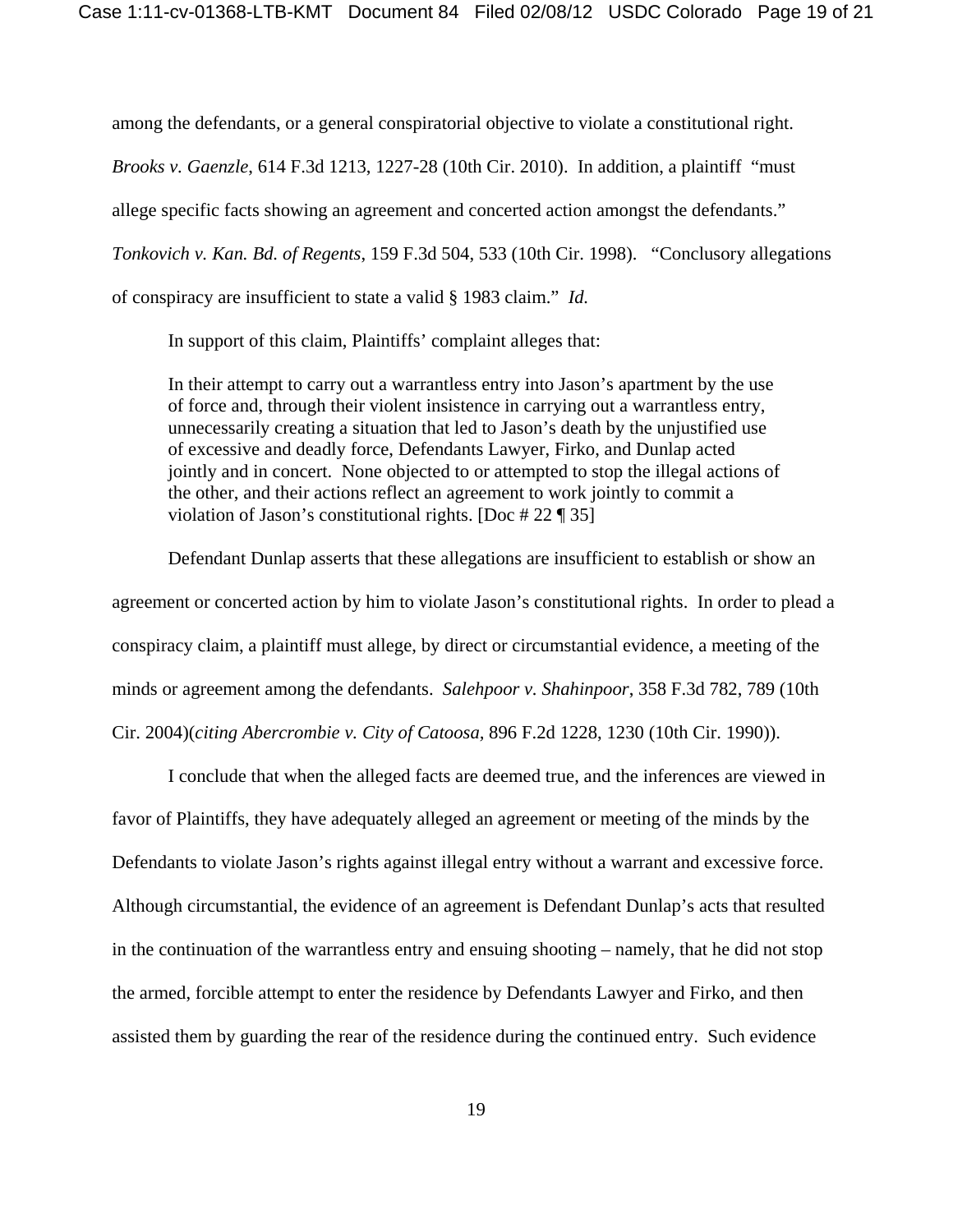constitutes sufficient "specific facts" that reflect an agreement to work jointly to commit a violation of Jason's constitutional rights, via their concerted actions to forcibly enter his residence. *Tonkovich v. Kan. Bd. of Regents*, *supra,* 159 F.3d at 533.

### **V. WRONGFUL DEATH STATE LAW CLAIM**

Lastly, I address Defendant Dunlap's challenge to Plaintiffs' state law claim against him for wrongful death pursuant to Colo. Rev. Stat § 13-21-202, which provides a cause of action where "the death of a person is caused by a wrongful act, neglect of default of another." Defendant Dunlap argues that he is entitled to qualified immunity on this claim, under the Colorado Government Immunity Act, Colo. Rev. Stat §§ 24–10–101, *et seq.* ("CGIA"). I disagree.

The CGIA provides that public employees are immune from liability on tort claims arising out of an act or omission of the employee – during the performance of his duties and within the scope of his employment – unless the act or omission causing such injury was willful and wanton. Colo. Rev. Stat. § 24–10–105(1); *Carothers v. Archuleta County Sheriff,* 159 P.3d 647, 650 (Colo. App. 2006); *see also Carnation Building Services, Inc. v. City and County of Denver*, 2011WL6940474 (D.Colo. 2011). When a claim of wilful and wanton behavior is asserted, the CGIA requires that a specific factual basis thereof be plead in the complaint, and the failure to do so "shall result in dismissal of the claim for failure to state a claim upon which relief can be granted." Colo.Rev.Stat. §§ 24–10–110(5)(a) and (b). While "wilful and wanton" is not defined in the CGIA, Colorado courts have applied the definition found in the punitive damages context; specifically, as "conduct purposely committed which the actor must have realized as dangerous, done heedlessly and recklessly, without regard to consequences, or of the